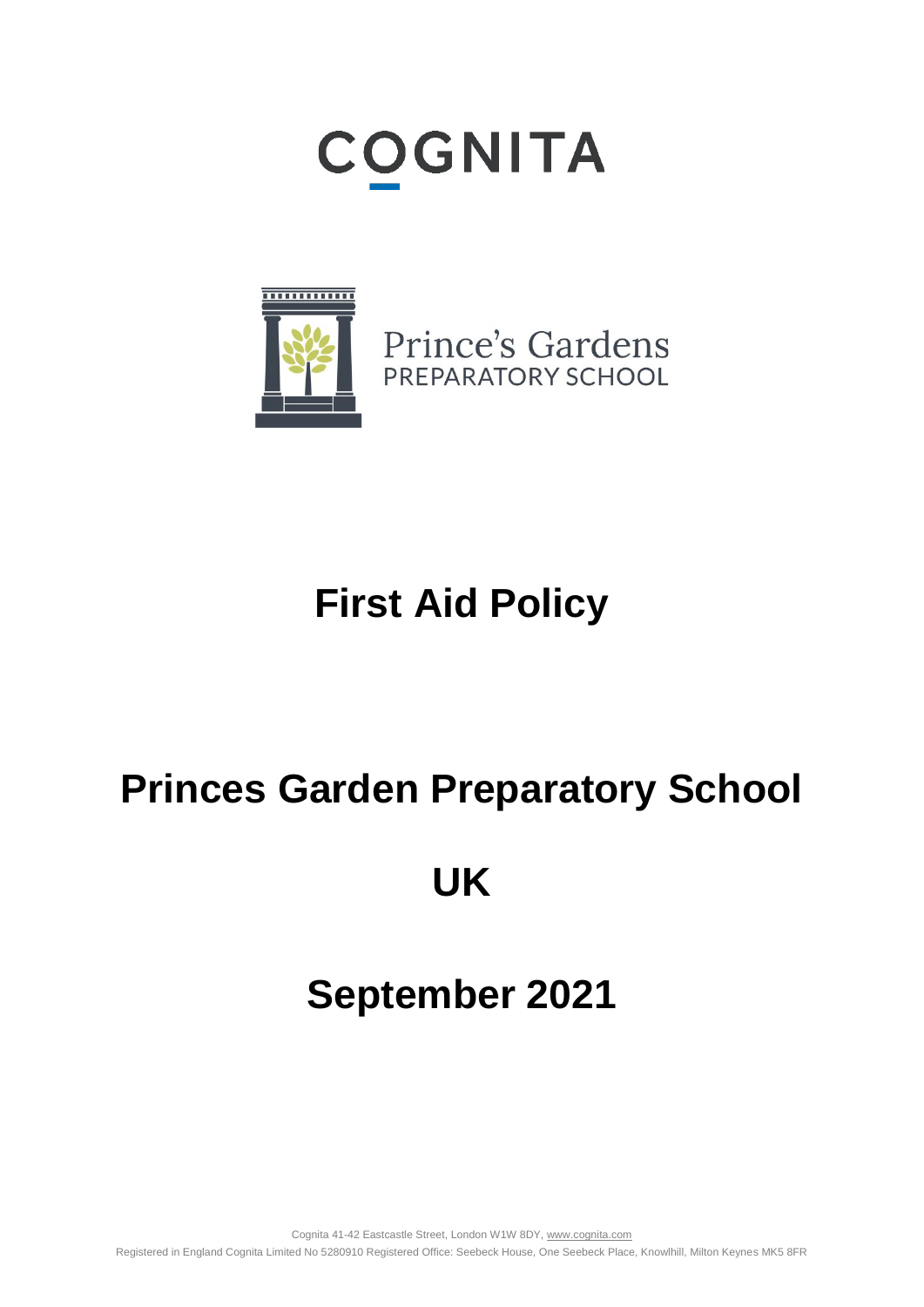#### **KEY FACTS:**

- ❖ **To ensure that we promote the good health of all the children in our care.**
- ❖ **First aid can save lives and prevent minor injuries become major ones**
- ❖ **The school will ensure that there are adequate facilities and appropriate equipment for providing first aid in the workplace, including for visitors, as well as for the age of children.**
- ❖ **Minimum first aid provision is a suitably stocked first aid container, an appointed person to take charge of first aid arrangements and for information for employees on first-aid arrangements, as well as adequately trained and experienced staff.**
- ❖ **This minimum provision is supplemented with a first aid needs assessment to identify any additional requirements specific to the school, to record the findings and to introduce measures to manage any risks.**
- ❖ **First aid provision must be available at all times whilst children are on the school premises and including school visits off site.**
- ❖ **Our school, staff and others have a duty to safeguard and promote the welfare of children.**

#### **1 General Statement**

- 1.1 The definition of First Aid is as follows:
	- In cases where a person will need help from a medical practitioner or nurse, treatment for the purpose of preserving life and minimising the consequences of injury and illness until help is obtained; and,
	- Treatment of minor injuries which would otherwise receive no treatment, or which do not need treatment by a medical practitioner or nurse.
- 1.2 This policy provides an overview of the statutory requirements and how these are met in school. All safeguarding and child protection policy guidelines must be adhered to both on and off the school site, when first aid is administered.
- 1.3 The policy applies to all pupils including those pupils covered by the Statutory Frameworks for the Early Years Foundation Stage (EYFS) 2017.
- 1.4 The responsibility for drawing up and implementing the First aid policy is delegated to the Head, including informing staff and parents. However, implementation remains the responsibility of all staff in our school in order to keep children healthy, safeguarded and protected whenever they are in our care.

#### **2 Current Procedure**

- 2.1 Our appointed person (First aid co-ordinator) undertakes and records an annual review. A first aid needs assessment (see Page 10) is carried out at least annually to ensure that adequate provision is available given the size of our school, the staff numbers, our specific location and the needs of individuals.
- 2.2 Our first aid needs assessment includes consideration of pupils and staff with specific conditions and major illnesses, such as life-threatening allergy, asthma, diabetes and epilepsy, takes account of an analysis of the history of accidents in our school, as well as the identification of specific hazards. It also includes careful planning for any trips and visits, including residential and higher risk trips which always include a suitably trained first aider and a member of staff trained in the administration of medicine, in keeping with our Educational Visits policy.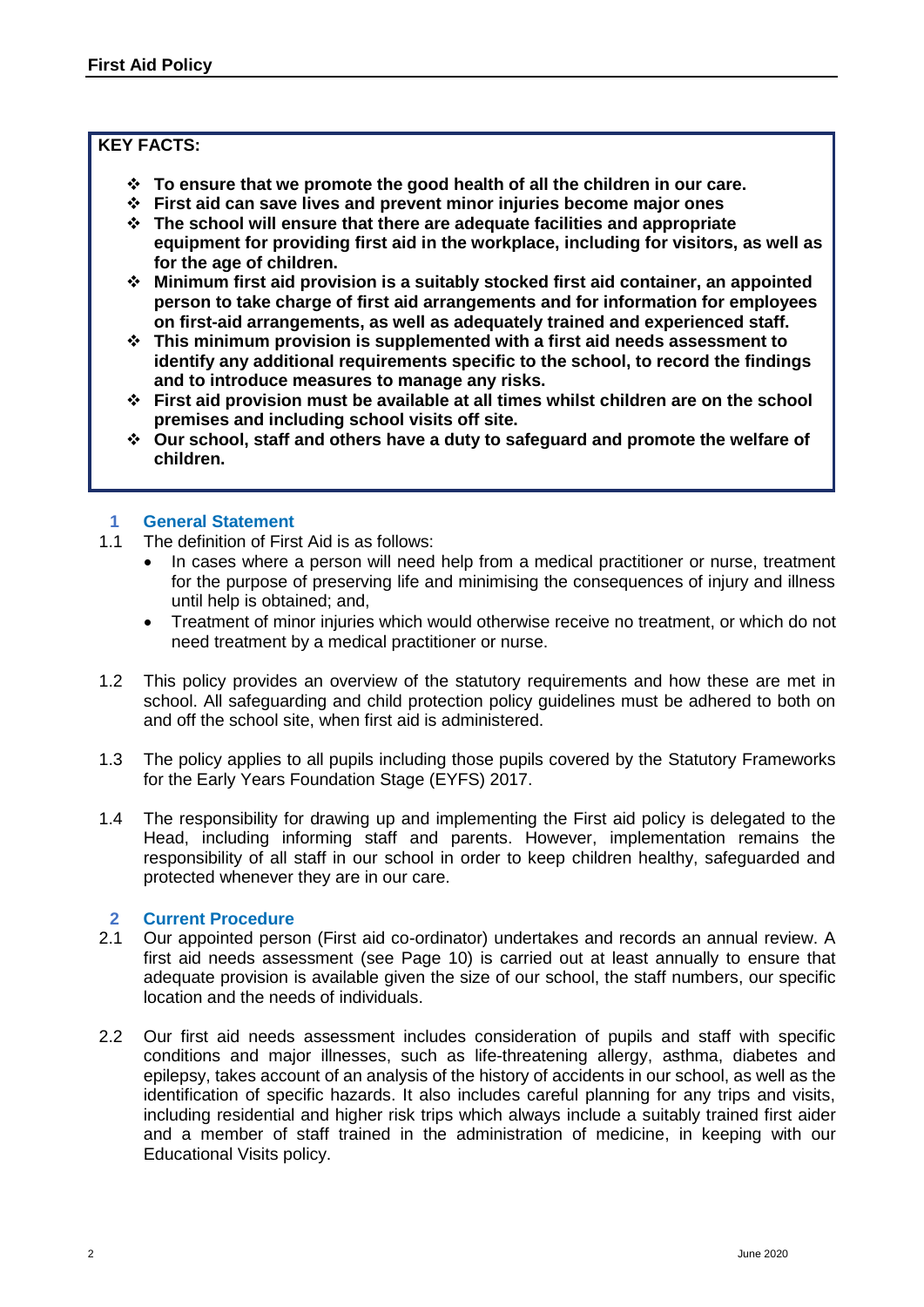- 2.3 Our procedure outlines when to call for help when necessary, such as an ambulance or emergency medical advice from professionals, and outlines the requirements for documenting necessary treatment once applied. The main duties of a First Aider are to give immediate help to casualties with common injuries or illnesses and those arising from specific hazards at school.
- 2.4 We ensure that first aid provision is available at all times, including out of school trips, during PE, and at all other times when the school facilities are used.
- 2.5 We keep an electronic record of all accidents or injuries and first aid treatment on Medical Tracker or a written record where Medical Tracker is not available (Accident reporting software tool). We must inform parent(s)/carer(s) of any accident or injury on the same day, or as soon as reasonably practicable, of any first aid treatment. Records are stored confidentially in Medical Tracker. The recording of an accident is carried out in confidence at all times by the person administering first aid.

#### **3 First Aid Training**

- 3.1 We carefully consider, and review annually, the training needs of our staff to ensure that suitable staff are trained and experienced to carry out first aid duties in our school. In particular, we consider the following skills and experiences:-
	- Reliability, communication and disposition,
	- Aptitude and ability to absorb new knowledge and learn new skills,
	- Ability to cope with stressful and physically demanding emergency procedures,
	- Normal duties are such that they may be left to go immediately and rapidly to an emergency, and
	- Need to maintain normal operations with minimum disruption to teaching and learning.
- 3.2 First aiders in our school have all undertaken appropriate training. They have a qualification in either:

 First Aid at work (FAW, 3 days or 18 hours) or Emergency First Aid at work (EFAW, 1 day or 4-6 hours) or Paediatric First Aid (PFA, 2 day face to face or blended)

 EYFS paediatric first aiders hold a clearly recognised certificate or a renewal (minimum of 12 hours tuition). Before the certificates expire, first aiders need to undertake a requalification course as appropriate, to obtain another three-year certificate.

 In relation to the FAW/EFAW/PFA training courses, providers will follow the current guidelines issued by Resuscitation Council (UK) October 2015.

- 3.3 Training will be updated every three years and will not be allowed to expire before retraining has been achieved.
- 3.4 The need for ongoing refresher training for any staff will be carefully reviewed each year to ensure staff basic skills are up-to-date, although we are aware that this is not mandatory. Annual three hour basic skills updates in between formal training are recommended to keep staff up to date. Online annual refresher training is available on My Cognita.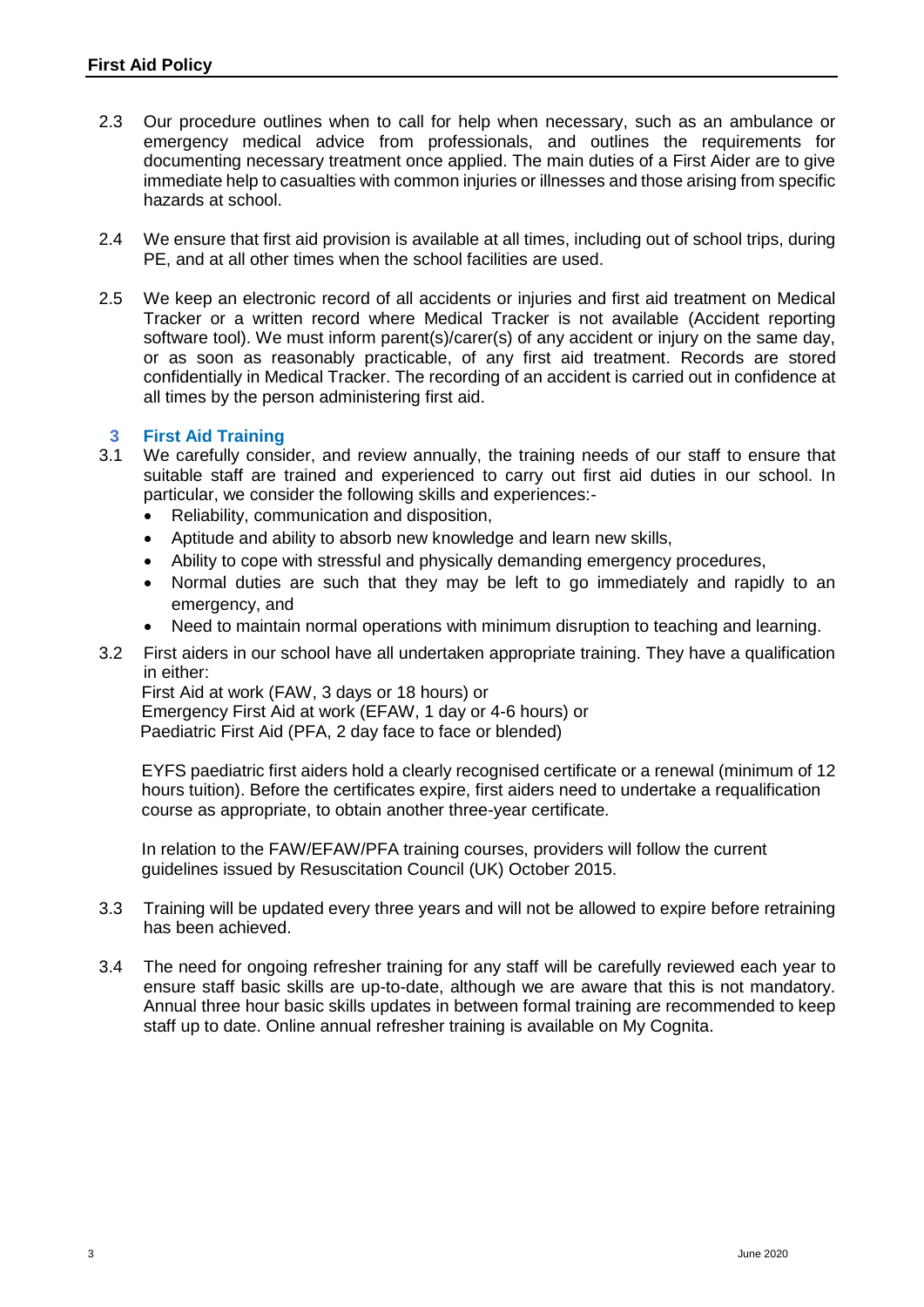#### **4 Key Personnel**

| First aid co-ordinator (appointed person) -   Paul Barber<br>responsible for looking after first aid<br>equipment and facilities, as well as calling<br>the emergency services as required |                |
|--------------------------------------------------------------------------------------------------------------------------------------------------------------------------------------------|----------------|
| Responsible for maintaining First Aid   Paul Barber<br><b>Training Matrix/Log</b>                                                                                                          |                |
| Responsible for RIDDOR submissions to   Paul Barber<br><b>HSE</b>                                                                                                                          |                |
| The following staff have completed a<br>recognised training course in FAW                                                                                                                  | See Appendix 1 |
| The following staff have completed<br>a<br>recognised training course in EFAW                                                                                                              | See Appendix 1 |
| The following staff have completed a 2 day<br>Paediatric course in first aid (EYFS<br>requirement)                                                                                         | See Appendix 1 |

#### **5 Contents of our First Aid Box**

- 5.1 Our minimum provision, **(not mandatory)** as recommended by HSE is to hold a suitably stocked first aid box, to nominate an appointed person (see 3.1 above), as well as the provision for staff of relevant information on first aid arrangements.
- 5.2 In our suitably stocked First Aid box we provide the following, or suitable alternatives:-
	- a leaflet giving general guidance on First Aid eg HSE leaflet 'Basic advice on First Aid at work' (INDG347 rev 1).
	- 20 individually wrapped sterile adhesive dressings (assorted sizes);
	- two sterile eve pads:
	- four individually wrapped triangular bandages (preferably sterile);
	- six medium sized (approximately 12cm x 12cm ) individually wrapped sterile unmedicated wound dressings;
	- two large (approximately 18cm x 18cm) sterile individually wrapped unmedicated wound dressings;
	- one pair of disposable gloves.
- 5.3 The First Aid coordinator is responsible for examining the contents of the first aid boxes. These are checked frequently and restocked as soon as possible after use. Extra stock is held within the school and items discarded safely after the expiry date has passed. We do not keep tablets, creams or medicines in the first aid box.
- 5.4 PGP has first aid boxes in every class room and an additional one in the first aid room and the library. The Library first aid kit is to be taken outside every garden and lunch time and returned to its bracket by the member of staff on duty.
- 5.5 We take great care to prevent the spread of infection in school, particularly in the event of spillages of bodily fluids which we manage effectively by washing off skin with soap and running water, out of eyes with tap water and or an eye wash bottle, wash splashes out of nose with tap water, record details of any contamination, and seek medical advice where appropriate. For further information please see our Prevention and Control of Communicable and Infectious Diseases Procedures.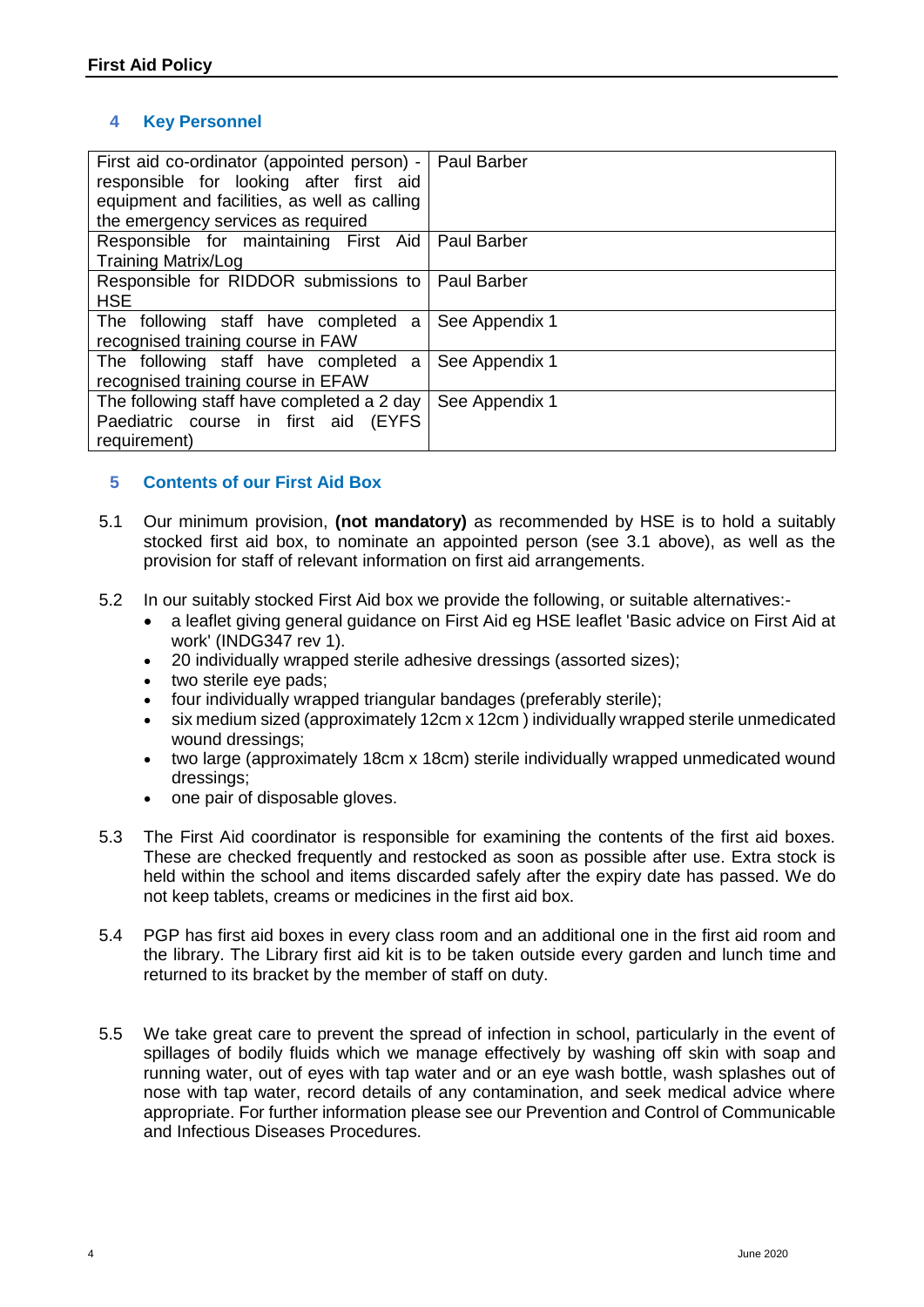- 5.6 First aiders take careful precautions to avoid the risk of infection by covering cuts and grazes with a waterproof dressing, wearing suitable powder free vinyl or nitrile gloves, using suitable eye protection and aprons where splashing may occur, use devices such as face shields when giving mouth to mouth resuscitation and wash hands before and after every procedure. They also ensure that any waste products are disposed of in a yellow clinical waste bag or box in line with procedures in 5.5.
- 5.7 We ensure that any third party lettings or providers, including transport, have adequate first aid provision which complies with our standards. For example, visiting sports clubs or schools.
- 5.8 We ensure that any third party contractors, including catering and cleaning, working with us are aware of our policy and procedures.

#### **6 Early Years**

- 6.1 The Statutory Framework for the Early Years Foundation Stage (2017) is mandatory. In accordance with this, we ensure that at least one person with a current Paediatric First Aid certificate is on our premises at all times, when pupils are present. All new nursery and preschool staff within our Early Years will undertake paediatric first aid training. This means that newly qualified staff with a childcare level two and three qualification will have a paediatric first aid certificate before they can be included in the statutory staff:child ratios in the early year's settings.
- 6.2 No outing from school is undertaken without the presence of at least one person with a paediatric first aid qualification, present on and off site.
- 6.3 We keep an electronic record of all accidents or injuries and first aid treatment on Medical Tracker or a written record where Medical Tracker is not available. We must inform parent(s) and/or carer(s) of any accident or injury on the same day, or as soon as reasonably practicable, as well as any first aid treatment. Records are stored confidentially in Medical Tracker. The recording of an accident is carried out in confidence at all times by the person administering first aid.
- 6.4 We know that we must notify Ofsted of any serious accident, illness or injury to, or death of, any child in our care, and of the action that we have taken. We aim to do so as quickly as possible and always within 14 days of the incident occurring. We are mindful that not to do so, without a reasonable excuse, would be committing an offence.
- 6.5 We must notify our local child protection agency, Westminster Council, alongside the council where that child resides of any serious accident or injury to, or the death of, any child in our care. We always act on their advice, if given to us.
- 6.6 Prescription medicines must not be administered unless they have been prescribed by a doctor, dentist, nurse or pharmacist and we have a clear procedure for managing this.

#### **7 Recording Accidents and First Aid Treatment**

7.1 Pupils will inform their teacher or nearest staff member, or fellow pupils, when they are not feeling well or have been injured. They will let a member of staff know if another pupil has been hurt or is feeling unwell.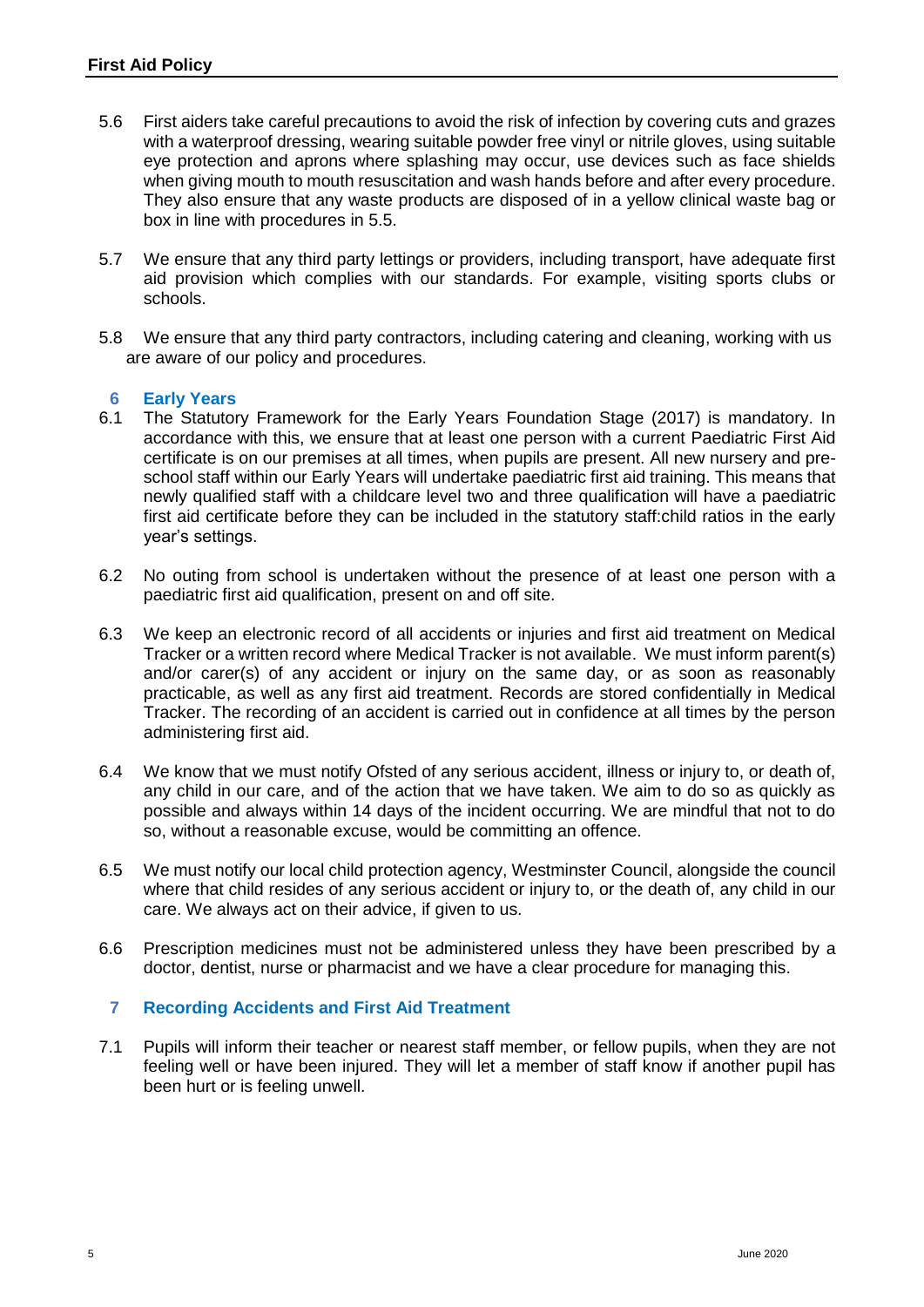- 7.2 All accidents are recorded immediately after the accident, including the presence of any witnesses and details of any injury or damage. Records are stored confidentially in Medical Tracker. The recording of an accident is carried out in confidence at all times by the person administering first aid.
- 7.3 Any first aid treatment is recorded by the person who administered first aid. We will record the date, time and the environment in which the accident or injury occured. Details of the injury and what first aid was administered, along with what happened afterwards is always recorded.
- 7.4 The First Aid Co-ordinator is responsible for the maintenance of accurate and appropriate accident records, including the evaluation of accidents, and regular reporting to the H&S committee for monitoring purposes.
- 7.5 We adopt the definition of Ofsted with regard to serious injuries as follows:-
	- broken bones or a fracture
	- loss of consciousness
	- pain that is not relieved by simple pain killers;
	- acute confused state;
	- persistent, severe chest pain or breathing difficulties;
	- amputation:
	- dislocation of any major joint including the shoulder, hip, knee, elbow or spine;
	- loss of sight (temporary or permanent);
	- chemical or hot metal burn to the eye or any penetrating injury to the eye;
	- injury resulting from an electric shock or electrical burn leading to unconsciousness, or requiring resuscitation or admittance to hospital for more than 24 hours;
	- any other injury leading to hypothermia, heat-induced illness or unconsciousness; or requiring resuscitation; or requiring admittance to hospital for more than 24 hours;
	- unconsciousness caused by asphyxia or exposure to harmful substance or biological agent;
	- medical treatment, or loss of consciousness arising from absorption of any substance by inhalation, ingestion or through the skin; and
	- medical treatment where there is reason to believe that this resulted from exposure to a biological agent, or its toxins, or infected material.
- 7.6 We adopt the definition from Ofsted for minor injuries, of which we always keep a record, as follows:
	- sprains, strains and bruising;
	- cuts and grazes;
	- wound infections;
	- minor burns and scalds;
	- minor head injuries:
	- insect and animal bites;
	- minor eye injuries; and
	- minor injuries to the back, shoulder and chest.
- 7.7 We follow the guidelines on the Reporting of Injuries, Diseases and Dangerous Occurrences Regulations (RIDDOR, 2013) for the reporting of serious and dangerous accidents and incidents in school. These include work-related and reportable injuries to visitors as well as certain accidents, diseases and dangerous occurrence arising out of or in connection with work. Where accidents result in the incapacitation of a worker for more than seven days, a RIDDOR report is required, including three days for recording purposes.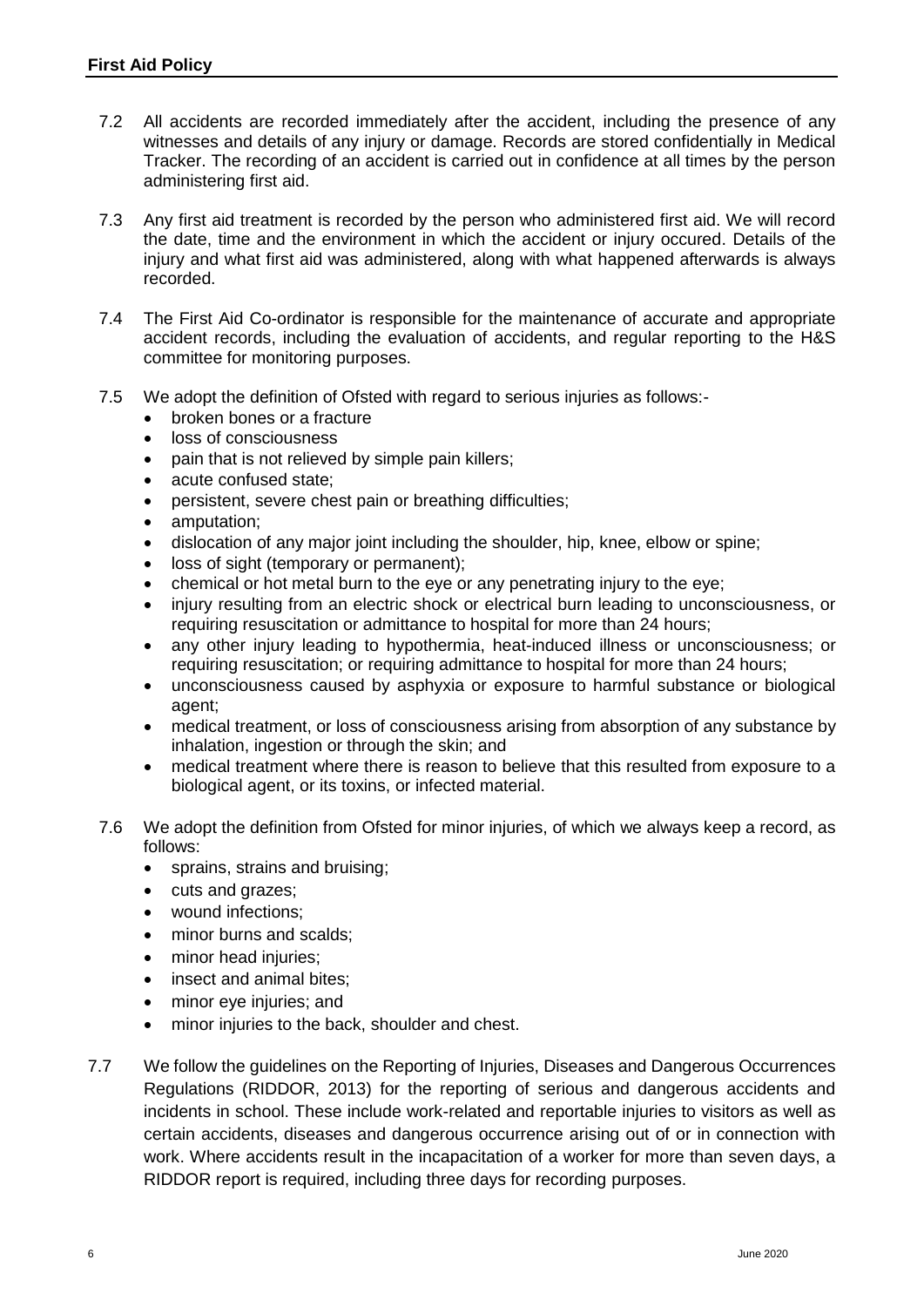#### **8 Recording Incidents and Near Misses**

8.1 We record (identify local method of reporting) any **near misses** which are occurrences where no-one has actually been harmed and no first aid was administered, but have the potential to cause injury or ill health. We record any incidents that occur on the premises and these may include a break in, burglary, theft of personal or school's property; intruder having unauthorised access to the premises, fire, flood, gas leak, electrical issues.

#### **9 Hospital Treatment**

- 9.1 If a pupil has an accident or becomes ill and requires immediate hospital treatment, the school is responsible for either:
	- calling an ambulance in order for the pupil to receive treatment; or
	- taking the pupil to an Accident and Emergency department
	- and in either event immediately notifying the pupils parent/carer
- 9.2 When an ambulance has been called, a first aider will stay with the pupil until the parent arrives, or accompany pupil to hospital by ambulance if required.
- 9.3 Where it is decided that pupil should be taken to A&E Department a first aider must either accompany them or remain with them until the parent/carer arrives.
- 9.4 Where a pupil has to be taken to hospital by a member of staff they should be taken in a taxi or school vehicle and not use their own car.

#### **10 Prescription and Non-Prescription Medication**

- 10.1 Staff will only administer prescribed medication (from a doctor, dentist, qualified nurse or pharmacist) brought in by the parent/carer, for the pupil named on the medication in line with the stated dose.
- 10.2 Staff may administer non-prescription medication such as paracetamol and allergy medication where parents have provided written consent for this to happen. The School will supply this non-prescription medication. Where medication is administered, parents should be informed.
- 10.3 Medicine containing aspirin or ibuprofen will not be administered to any pupil unless prescribed by a doctor for that particular pupil.
- 10.4 We encourage pupils to manage their own asthma inhalers from a very young age. Asthma medication is always kept in or near children's classrooms until children can use it independently and it must always be taken on school trips/events.
- 10.5 If pupils are to self-medicate in school on a regular basis, then a self medicator's risk assessment form will be carried out.
- 10.6 For pupils that are on Individual Healthcare Plans, parental consent will be sought regarding details of what medication they need in school and who will administer it to them on a regular/daily basis. Refer to Supporting Pupils with Medical Conditions Policy for further guidance.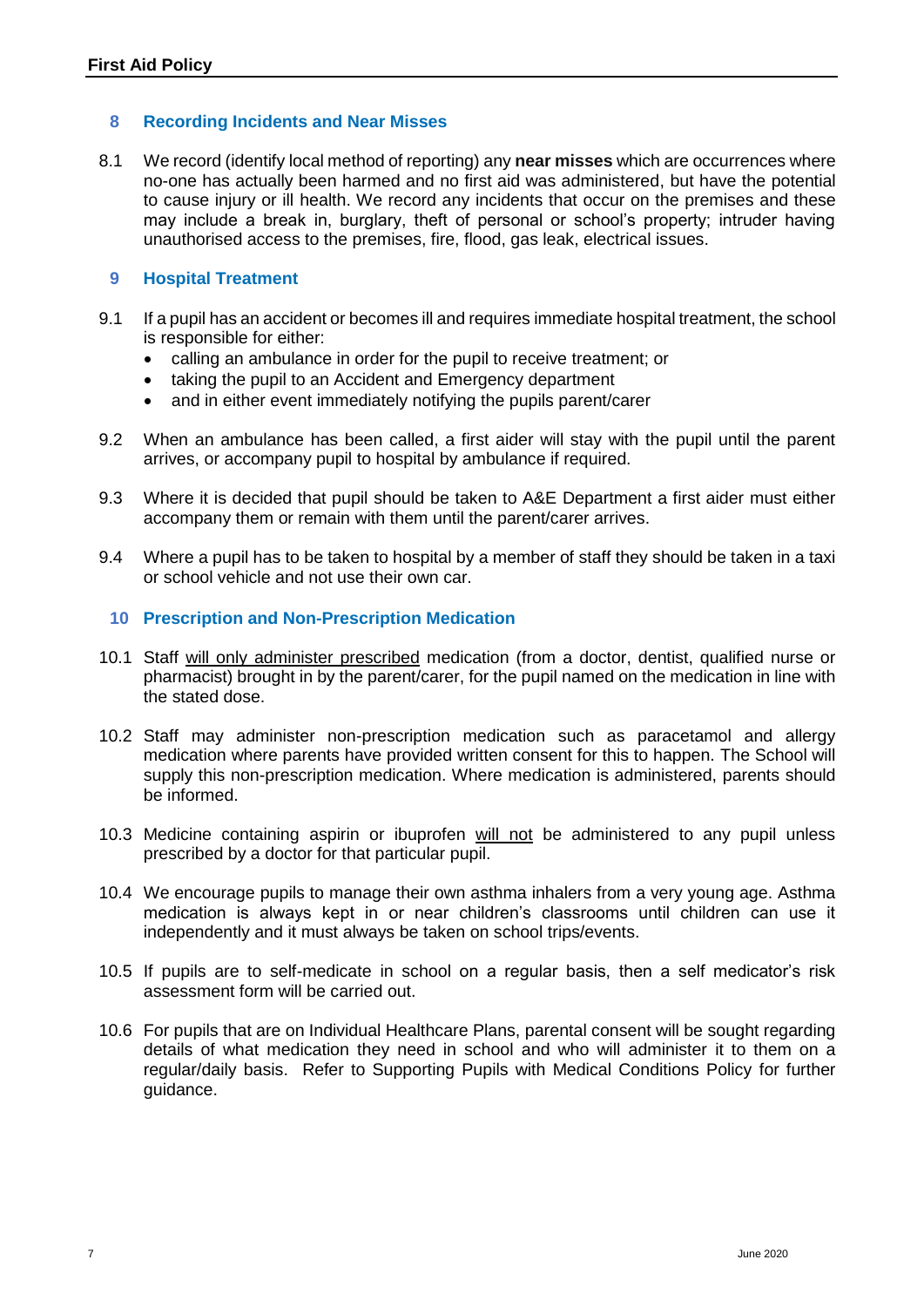- 10.7 Most antibiotics do not need to be administered during the school day and parents should be encouraged to ask their GP to prescribe an antibiotic which can be given outside of school hours, where possible. If however this is not possible then please refer to Storage of Medicine paragraph.
- 10.8 This school keeps an accurate record on Medical Tracker of each occasion an individual pupil is given or supervised taking medication. Details of the supervising staff member, pupil, date and time are recorded as well as details of the medication given. If a pupil refuses to have medication administered, this is also recorded and parents are informed as soon as possible. Parents/carers are notified when the pupil has been administered medicine on the same day or as soon as is reasonably practical.
- 10.9 All school staff who volunteer or who are contracted to administer medication are provided with training. The school keeps a register of staff who have had the relevant training. The school keeps an up-to-date list of members of staff who have agreed to administer medication and have received the relevant training.
- 10.10For members of staff only not pupils, Aspirin tablets will be held at the school in line with the 10<sup>th</sup> Revised Edition of the First Aid Manual, whereby should a member of staff have a suspected heart attack, the emergency services may recommend the casualty take 1 full dose of aspirin tablet (300mg). This will be kept in a locked cupboard in the Medical room.

#### **11 Storage of Medication**

- 11.1 Medicines are always securely stored in accordance with individual product instructions, paying particular note to temperature. Some medication for pupils at this school may need to be refrigerated. All refrigerated medication is stored in an airtight container and is clearly labelled. Refrigerators used for the storage of medication are in a secure area, inaccessible to unsupervised pupils or lockable as appropriate.
- 11.2 We will carry out a risk assessment to consider any risks to the health and safety of our school community and put in place measures to ensure that identified risks are managed and that medicines are stored safely.
- 11.3 All medicines shall be received and stored in the original container in which they were dispensed, together with the prescriber's instructions for administration.
- 11.4 If a pupil is prescribed a controlled drug, it will be kept in safe custody in a locked, nonportable container and only named staff will have access. Controlled drugs must be counted in/out and witnessed if they are not administered by a qualified nurse or practitioner. The medication form must be signed by two people with at least one being the First Aid Coordinator. The records must indicate the amount of remaining medication and logged in a controlled drug recording book.
- 11.5 Parents should collect all medicines belonging to their child at the end of the school day. They are responsible for ensuring that any date-expired medication is collected from the school. All medication is sent home with pupils at the end of the school year. Medication is not stored in summer holidays. If parents do not pick up out-of-date medication or at the end of the school year, medication is taken to a local pharmacy for safe disposal.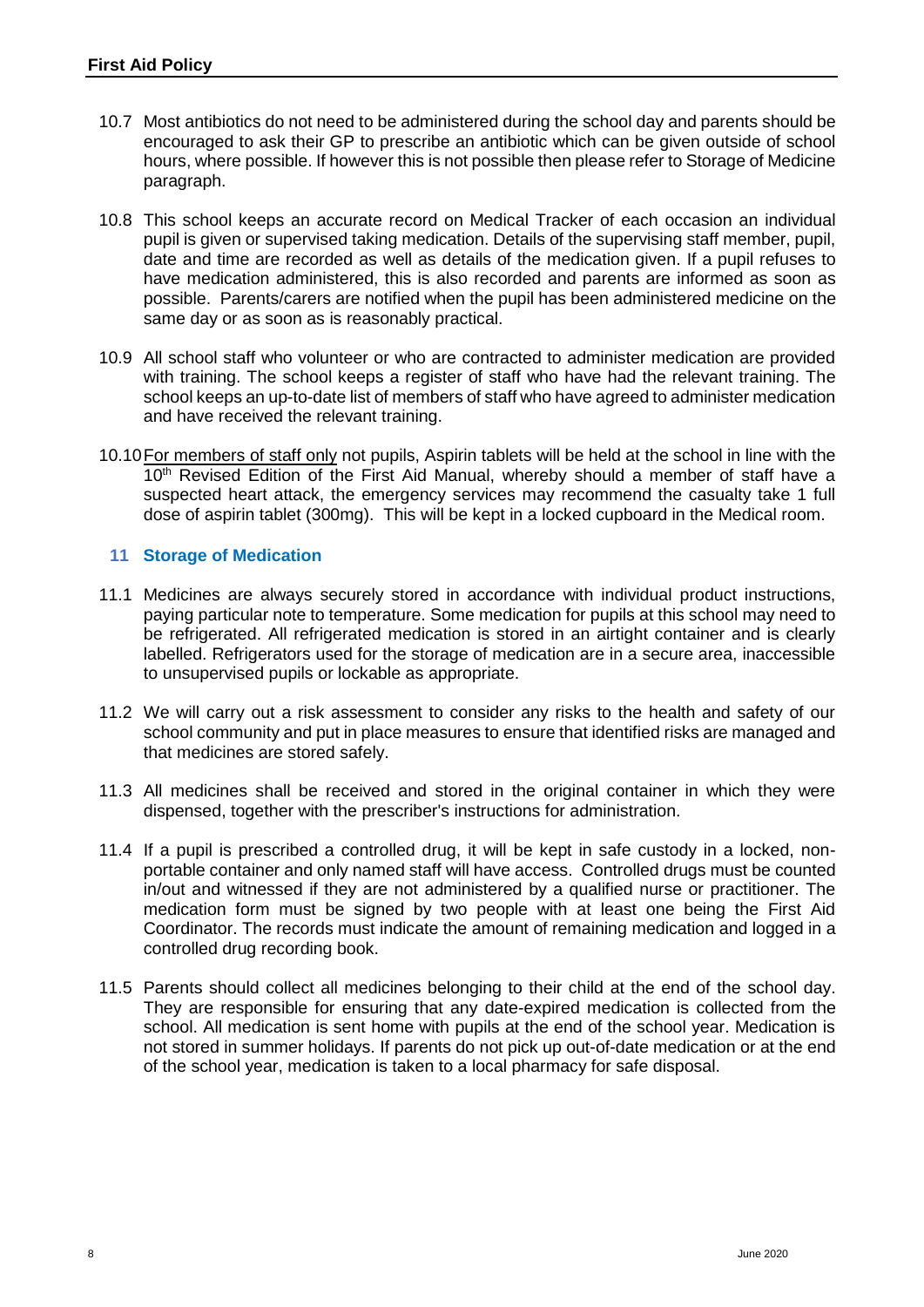- 11.6 We will keep medicines securely locked away and only named staff will have access, apart from Adrenaline Auto-injectors (AAIs), Asthma inhalers and Diabetes 'hypo' kits which need to be with or near pupils who need them. Three times a year the First Aid Coordinator/School Nurse will check the expiry dates for all medication stored at school and the details will be stored on Medical Tracker.
- 11.7 Sharps boxes are used for the disposal of needles. All sharps boxes in the school are stored in a locked cupboard unless alternative safe and secure arrangements are put in place. If a sharps box is needed on an off-site or residential visit, a named member of staff is responsible for its safe storage and return to a local pharmacy or to school or the pupil's parent. Collection and disposal of sharps boxes is arranged by the school biannually.

#### **12 Defibrillators (AED)**

- 12.1 The school has 1 defibrillator. It is located in the main school office on the ground floor next to the office.
- 12.2 The defibrillator is always accessible and staff are aware of the location and those staff who have been trained to use it. They are designed to be used by someone without specific training and by following the accompanying step by step instructions on it at the time of use. The manufacturer's instructions are available to staff and use promoted should the need arise.
- 12.3 The First Aid Coordinator is responsible for checking the AED termly and replacing any out of date items.

#### **13 Monitoring and Evaluation**

- 13.1 Our school's senior leadership team monitors the quality of our first aid provision, including training for staff, and accident reporting on a termly basis. Our policy will be reviewed annually. Compliance will be reported formally to the school's termly H&S Committee. Minutes of these meetings are submitted in a timely fashion to the Health and Safety Manager at Cognita Regional Office. The Health and Safety Manager will report to the Cognita (UK) Regional H&S Committee meeting acting in the role as the Proprietor.
- 13.2 Reports are provided to our Safeguarding committee which includes an overview of first aid treatment to children including the identification of any recurring patterns or risks and lessons learned with the management actions to be taken accordingly including the provision of adequate training for staff.
- 13.3 As Proprietor, Cognita Schools has published a procurement booklet which details preferred providers of first aid training, including approximate costs and procurement arrangements.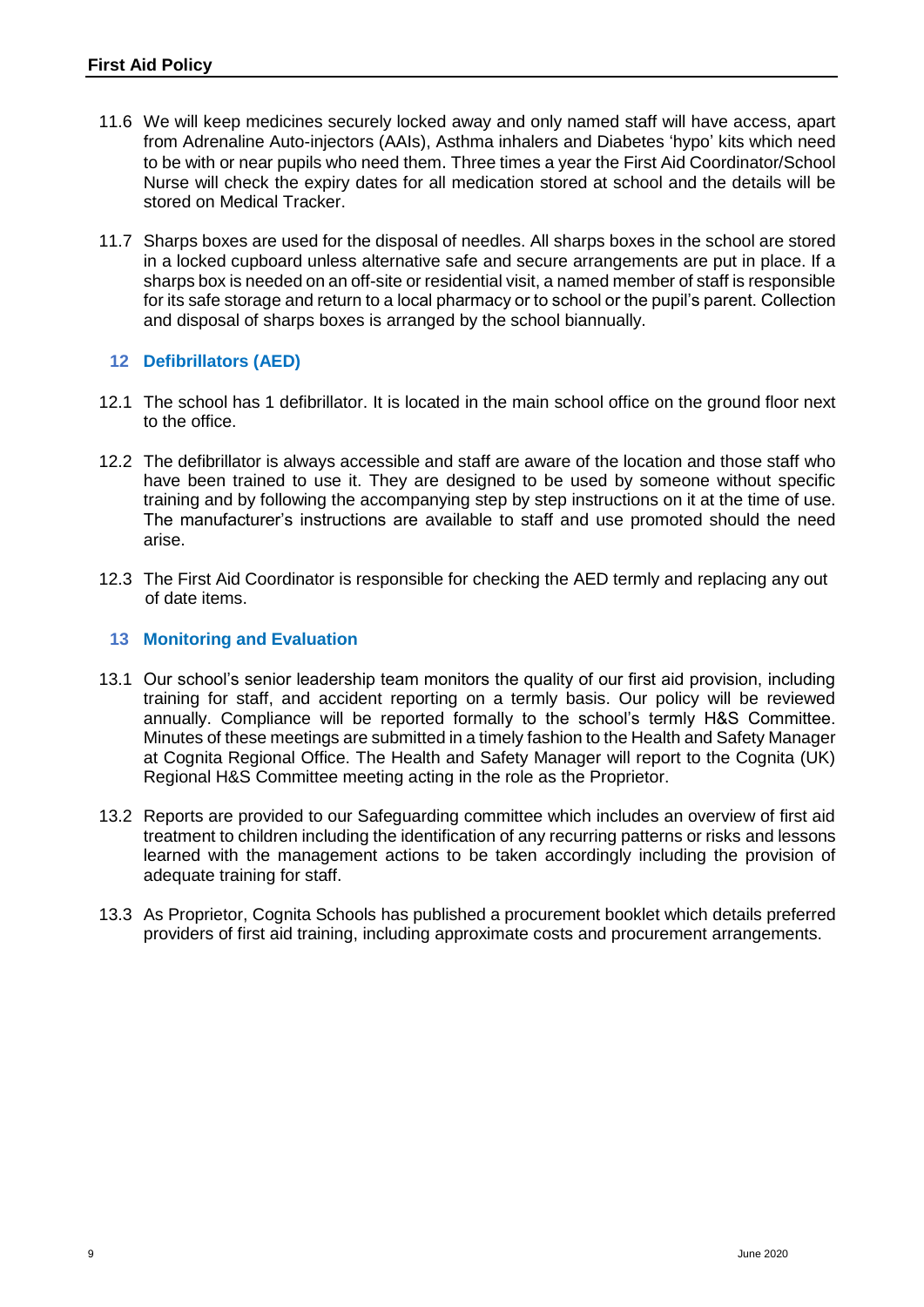### **Appendix 2**

| <b>Name</b>            | <b>Role</b>                             | <b>Course</b>                      | of<br><b>Date</b> | <b>Date</b>                  |
|------------------------|-----------------------------------------|------------------------------------|-------------------|------------------------------|
|                        |                                         |                                    | <b>Training</b>   | <b>Certificate</b>           |
| Leah Bancroft          | Head of Art                             | Paediatric First Aid - 12 hours    | 05/07/2019        | <b>Expires</b><br>05/07/2022 |
| Paul Barber            | Reception B teacher                     | Paediatric First Aid - 12 hours    | 28/08/2019        | 28/08/2022                   |
|                        |                                         | Level 3 First Aid at Work          | 24/08/2018        | 24/08/2024                   |
| Mark Batten            | Head of Music                           | Paediatric First Aid - 12 hours    | 03/09/2021        | 03/09/2024                   |
| <b>Matthew Charles</b> | Year 4C teacher                         | Paediatric First Aid - 12 hours    | 30/08/2019        |                              |
|                        | Year 3&4 TA                             |                                    |                   | 30/08/2022                   |
| Fabien Corneille       |                                         | Paediatric First Aid - 12 hours    | 30/08/2019        | 30/08/2022                   |
| Victoria Ben-Haim      | Year 1B teacher                         | Paediatric First Aid - 12 hours    | 30/08/2019        | 30/08/2022                   |
| Amy Dempsey            | Senior Admin Executive                  | Paediatric First Aid - 12 hours    | 06/09/2019        | 06/09/2022                   |
| Freda Donkoh           | Year 2 TA                               | Paediatric First Aid - 12 hours    | 01/06/2019        | 01/06/2022                   |
| Danielle Elms          | Year 5E Teacher                         | Paediatric First Aid - 12 hours    | 03/09/2021        | 03/09/2024                   |
| Olive Fadayomi         | HR Data & Compliance Manager            | Level 3 First Aid at Work          | 09/04/2021        | 09/04/2024                   |
| Toycan Fevzi           | Reception TA                            | Paediatric First Aid - 12 hours    | 30/08/2019        | 30/08/2022                   |
| Abbey Fewell           | Year 3F teacher                         | Paediatric First Aid - 12 hours    | 30/08/2019        | 30/08/2022                   |
| Samantha Gibbon        | Deputy Headteacher                      | Level 3 First Aid at Work          | 21/07/2020        | 21/07/2023                   |
|                        |                                         | Paediatric First Aid - 12 hours    | 03/09/2021        | 03/09/2024                   |
| Joyce Greenfield       | Reception TA                            | Paediatric First Aid - 12 hours    | 03/09/2021        | 03/09/2024                   |
| Alison Heath           | Librarian                               | Paediatric First Aid - 12 hours    | 30/08/2019        | 30/08/2022                   |
| Lauren Heath           | Year 2H teacher                         | Paediatric First Aid - 12 hours    | 30/08/2019        | 30/08/2022                   |
| Paul Keefe             | Caretaker                               | <b>Emergency First Aid at Work</b> | 29/08/2021        | 29/08/2024                   |
| Eleni Kyriakopoulou    | Pre-Reception Teacher/TA                | Paediatric First Aid - 12 hours    | 01/06/2019        | 01/06/2022                   |
| Alasdair Laidlaw       | Year 4L Teacher & PE                    | Paediatric First Aid - 12 hours    | 03/09/2021        | 03/09/2024                   |
| Melanie Lewis          | Head of Maths & Head of T&L             | Paediatric First Aid - 12 hours    | 30/08/2021        | 30/08/2024                   |
| Alison Melrose         | <b>Headmistress</b>                     | <b>Emergency First Aid at Work</b> | 29/08/2021        | 29/08/2024                   |
| Richard McLelland      | Head of Early Years                     | Paediatric First Aid - 12 hours    | 23/03/21          | 23/03/2024                   |
| Rebecca Midgley        | Marketing and Communications<br>Manager | Emergency First Aid at Work        | 29/08/2021        | 29/08/2024                   |
| Chiedo Nkwocha         | Years 5 and 6 TA                        | Paediatric First Aid - 12 hours    | 30/08/2019        | 30/08/2022                   |
| Doug Napolitano-Cremin | Head of Science                         | Paediatric First Aid - 12 hours    | 30/08/2019        | 30/08/2022                   |
| Ngozi Nwaejike         | <b>Business Manager</b>                 | Emergency First Aid at Work        | 29/08/2021        | 29/08/2024                   |
| Sandra Noble           | Head of EAL                             | Paediatric First Aid - 12 hours    | 30/08/2019        | 30/08/2022                   |
| Yvonne Norman          | <b>SENCO</b>                            | Paediatric First Aid - 12 hours    | 03/09/2021        | 03/09/2024                   |
| Jonathan Owen          | <b>Facilities Manager</b>               | Emergency First Aid at Work        | 29/08/2021        | 29/08/2024                   |
| Stefanie Ross          | Reception R Teacher                     | Paediatric First Aid - 12 hours    | 03/09/2021        | 03/09/2024                   |
| <b>Stacey Turner</b>   | Drama teacher                           | Paediatric First Aid - 12 hours    | 07/09/2021        | 07/09/2024                   |
| Tina Verma             | Head of Languages                       | Paediatric First Aid - 12 hours    | 13/09/2019        | 13/09/2022                   |
| Adam Wilkinson         | Year 1 TA                               | Paediatric First Aid - 12 hours    | 03/09/2021        | 03/09/2024                   |
| Gary White             | Head of English and 6W teacher          | Paediatric First Aid - 12 hours    | 30/08/2019        | 30/08/2022                   |
| Dan Wood               | Head of PE                              | Paediatric First Aid - 12 hours    | 03/09/2021        | 03/09/2024                   |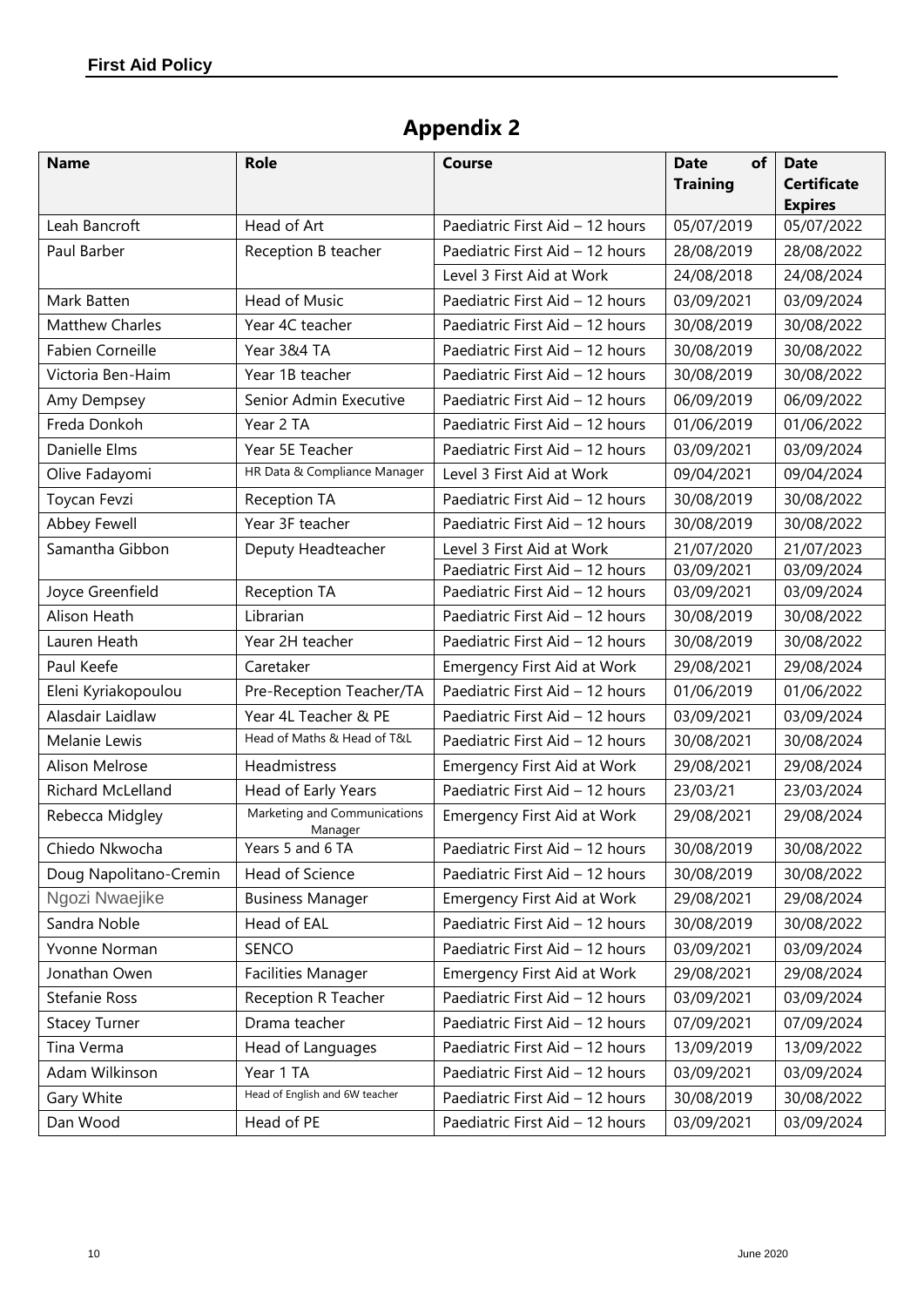$\mathsf{r}$ 

### **Appendix 3**

### **Schools Assessment of First Aid Needs (UK)**

| <b>School</b>       | Date of<br><b>Assessment</b> |  |
|---------------------|------------------------------|--|
| <b>Conducted by</b> | <b>Review Date</b>           |  |

#### **When was the last review of your first aid provision and training records of first aiders?**

*Please answer the questions in the boxes:*

| <b>School Premises</b> |                                                                                                                                                                                                                                                |
|------------------------|------------------------------------------------------------------------------------------------------------------------------------------------------------------------------------------------------------------------------------------------|
| 1                      | What is the current number and age range of pupils?                                                                                                                                                                                            |
| $\overline{2}$         | What is the current number of staff?                                                                                                                                                                                                           |
| 3                      | Does the school occupy more than one site or building?<br>Or on split levels?<br>Consider need for provision in each building and/or on each floor                                                                                             |
|                        | <b>Location of the School</b>                                                                                                                                                                                                                  |
| 4                      | How remote from emergency services is the school?<br>Consider special arrangements with emergency services, and<br>emergency transport arrangements for remote schools                                                                         |
| 5                      | How do the emergency services access the school? Is<br>there more than one entrance?                                                                                                                                                           |
|                        | <b>Hazards and Risks</b>                                                                                                                                                                                                                       |
| 6                      | Are there any hazardous substances in the school?<br>Consider providing additional training for first aiders to deal with<br>injuries resulting from special hazards. Consider informing<br>emergency services of specific hazards in advance. |
| $\overline{7}$         | Is there any dangerous equipment or machinery in the<br>school?<br>Consider providing additional training for first aiders to deal with<br>injuries resulting from special hazards.                                                            |
| 8                      | Is there adequate provision for practical departments,<br>such as science, DT, Food Technology, PE?<br>Consider providing these areas with suitable stocked first aid box<br>and equipment.                                                    |
| 9                      | Is there adequate provision for off-site activities i.e.<br>school trips. If the first aider accompanies pupils off-<br>site, is there adequate provision left in school?                                                                      |
| <b>Specific Needs</b>  |                                                                                                                                                                                                                                                |
| 10                     | Are there staff with specific health needs or disabilities?<br>Consider providing additional training for first aiders and equipment.                                                                                                          |
| 11                     | Are there pupils with specific health needs<br>or<br>disabilities?<br>Consider providing additional training for first aiders and equipment.                                                                                                   |
| 12                     | Are there employees who travel a lot, work remotely or<br>work alone?<br>issuing personal<br>Consider<br>first<br>aid<br>kits<br>&<br>personal<br>communicators/mobile phones to staff                                                         |
|                        | <b>Schools Accident Statistics</b>                                                                                                                                                                                                             |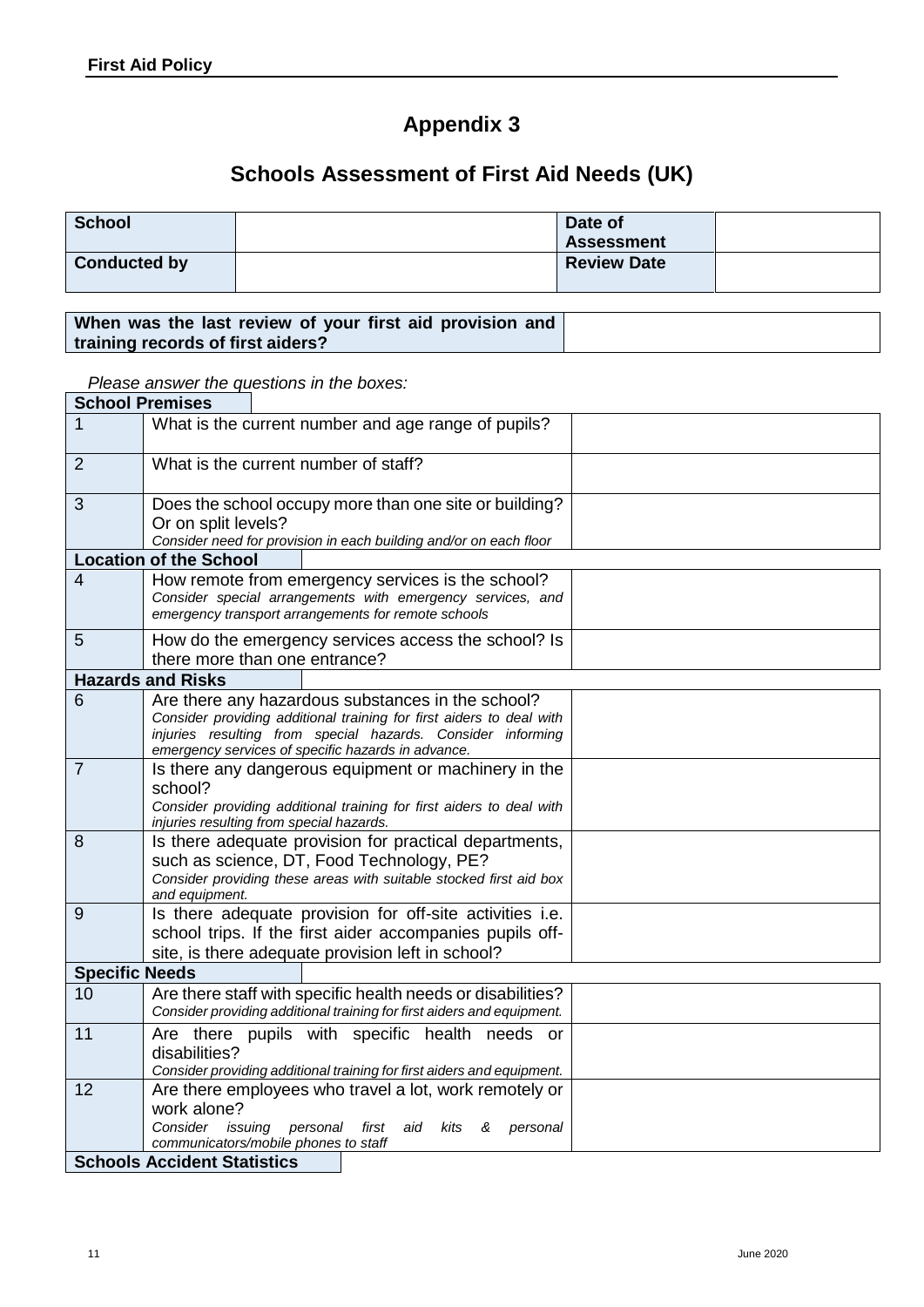| 13 | Can you determine the most common injuries, times,<br>locations, and activities at each school site?                                                                                                                                                                                                                                                                                                                                                                                                                    |  |
|----|-------------------------------------------------------------------------------------------------------------------------------------------------------------------------------------------------------------------------------------------------------------------------------------------------------------------------------------------------------------------------------------------------------------------------------------------------------------------------------------------------------------------------|--|
| 14 | Does the first aid training adequately cover the<br>identified injuries?                                                                                                                                                                                                                                                                                                                                                                                                                                                |  |
|    | <b>Contacting first aiders</b>                                                                                                                                                                                                                                                                                                                                                                                                                                                                                          |  |
| 15 | Do all staff know how to contact a trained first aider?                                                                                                                                                                                                                                                                                                                                                                                                                                                                 |  |
| 16 | Do all pupils understand the school's first aid<br>procedures?                                                                                                                                                                                                                                                                                                                                                                                                                                                          |  |
| 17 | Are there appropriate first aid notices displayed<br>throughout the school?                                                                                                                                                                                                                                                                                                                                                                                                                                             |  |
| 18 | Is there adequate provision available for out of hour's<br>activities such as clubs and hosting school sports<br>events?                                                                                                                                                                                                                                                                                                                                                                                                |  |
| 19 | Is there a written agreement with third party providers<br>(Catering and Cleaning) on joint provision for first aid<br>for their employees?                                                                                                                                                                                                                                                                                                                                                                             |  |
| 20 | Is there adequate provision for lunchtimes and breaks?                                                                                                                                                                                                                                                                                                                                                                                                                                                                  |  |
| 21 | Is there adequate provision for leave and in case of<br>absences?                                                                                                                                                                                                                                                                                                                                                                                                                                                       |  |
| 22 | Is there an agreed procedure if an incident occurs in an<br>isolated area?                                                                                                                                                                                                                                                                                                                                                                                                                                              |  |
| 23 | Is there a designated member of staff who is<br>responsible for checking and maintaining the contents<br>of the first aid boxes and kits and the checking of your<br>AED?                                                                                                                                                                                                                                                                                                                                               |  |
|    | How many first aid personnel are required?                                                                                                                                                                                                                                                                                                                                                                                                                                                                              |  |
| 24 | Are you meeting your statutory minimum requirements?<br>Designated Appointed Person (AP) to take charge of<br>$\circ$<br>First aid arrangements - First Aid Co-ordinator<br>Schools can fall in either low or medium risk<br>$\circ$<br>categories (depending on the activities at the school):<br>Low - for 25-50 employees - 1 Emergency First<br>Aider (EFAW) and Medium $-$ for more than 50<br>employees - 1 First Aid at Work (FAW) - note this<br>FA training only covers adults unless a tailor<br>made course. |  |
|    | EYFS (where applicable) - 1 Paediatric trained First<br>$\circ$<br>Aider                                                                                                                                                                                                                                                                                                                                                                                                                                                |  |
|    | If you have pupils that haven't yet reached puberty,<br>$\circ$<br>you will need to ensure you have a sufficient number<br>of staff trained in Paediatric first aid (EPFA)                                                                                                                                                                                                                                                                                                                                              |  |
|    | There should be enough staff to provide cover for<br>$\circ$<br>absence, and for trips and visits. First aid must be<br>available at all times that children are cared for on or<br>off the premises and on outings. First aid must cover<br>visitors, volunteers, and work experience placements.                                                                                                                                                                                                                      |  |